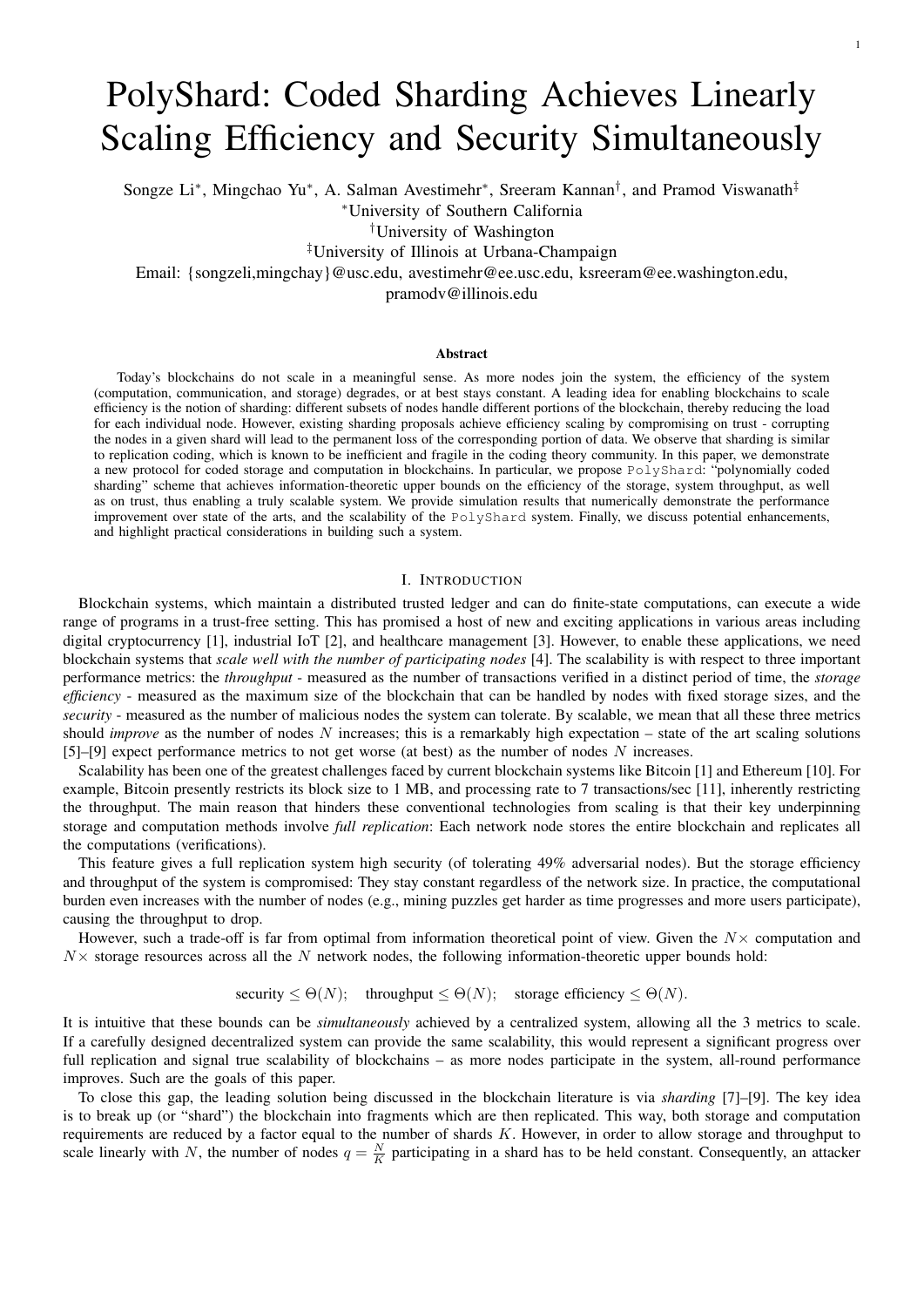

Fig. 1: Blockchain, conventional sharding and Polyshard.

only needs to control as less as  $q/2$  nodes to compromise a shard, yielding a security level of  $q/2$ , which approaches zero with increasing N. Although various efforts have been made to alleviate this security issue (e.g., by periodically shuffling the nodes [8]), they are susceptible to powerful adversaries (e.g., who can corrupt the nodes *after* the shuffling), yet none achieves security scalability.

In summary, both full replication and sharding based blockchain systems make trade-offs between the scalability of throughput, storage efficiency, and security. A widely open fundamental question is thus:

Is there a blockchain design that *simultaneously* scales storage efficiency, security, and throughput?

In this paper, we answer this question affirmatively by introducing the concept of *coded sharding*. In particular, we propose PolyShard (polynomially coded sharding), a scheme that simultaneously scales throughput, storage efficiency, and security by  $\Theta(N)$ . We show mathematically that Polyshard achieves all three information-theoretic upper bounds and enables a truly scalable blockchain system. (Table I)

| TABLE I: Performance comparison of the proposed PolyShard verification scheme with other benchmarks and the information-theoretic<br>limits. |  |  |  |  |
|----------------------------------------------------------------------------------------------------------------------------------------------|--|--|--|--|
|                                                                                                                                              |  |  |  |  |

|                             | Storage efficiency | Security            | Throughput |
|-----------------------------|--------------------|---------------------|------------|
| Full replication            |                    | $\Theta(N)$         |            |
| <b>Sharding</b>             | A ( N              | (2(1))              |            |
| Information-theoretic limit | $\Theta(N)$        | $\Theta(N)$         |            |
| PolyShard (this paper)      |                    | $\Theta$ ( $\Delta$ |            |

PolyShard is inspired by recent developments in *coded computing* [12]–[20], in particular Lagrange Coded Computing [20], which provides a transformative framework for injecting computation redundancy in unorthodox coded forms in order to deal with failures and errors in distributed computing. The key idea behind PolyShard is that instead of storing and processing a single uncoded shard as in convention, each node stores and computes on a coded shard of the same size that is generated by linearly mixing uncoded shards, using the well-known Lagrange polynomial. This coding provides computation redundancy to simultaneously provide security against erroneous results from malicious nodes, which is enabled by noisy polynomial interpolation techniques (e.g., Reed-Solomon decoding). The illustration in Fig. 1 compares and contrasts Polyshard, sharding and regular storage approaches in blockchains. The dark circles correspond to nodes, above which the stored blockchain is shown. The different colors in the second row correspond to distinct shards, and Polyshard mixes the shards (colors) .

While coding is generally applicable in many distributed computing scenarios, the following two salient features make PolyShard particularly suitable for blockchain systems.

• *Oblivious*: The coding strategy applied to generate coded shards is oblivious of the verification function. That means, the same coded data can be simultaneously used for multiple verification items (examples: digital signature verification and balance verification in a payment system);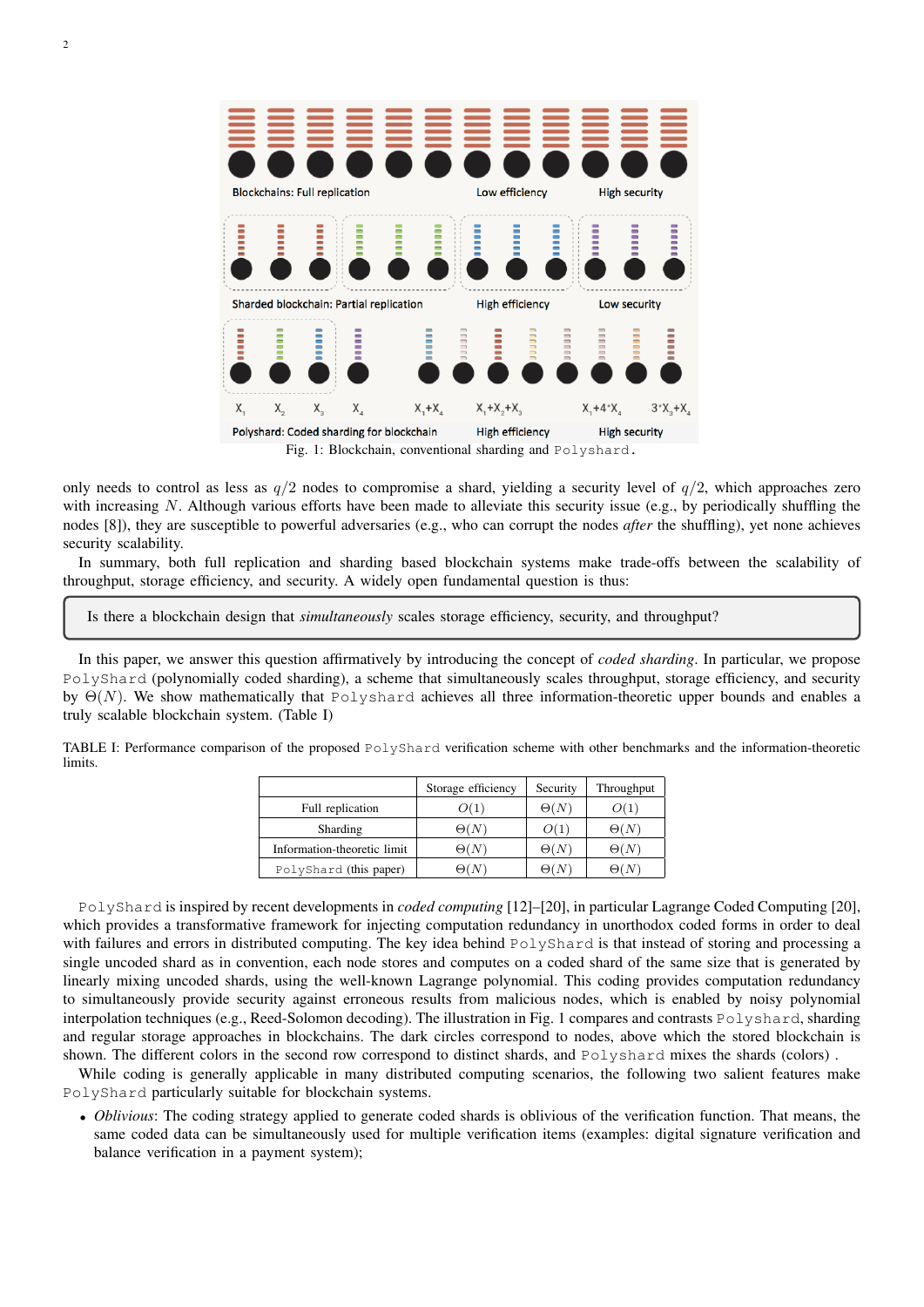• *Incremental*: PolyShard allows each node to grow its local coded shard by coding over the newest verified blocks, without needing to access the previous ones. This helps to maintain a constant coding overhead as the chain grows.

As a proof of concept, we simulate a payment blockchain system, which keeps records of all the balance transfers between clients, and verifies new blocks by comparing them with the sum of the previously verified blocks. We run experiments on this system for various combinations of network size and chain length, and measure/evaluate the throughput, storage, and security achieved by the full replication, uncoded sharding, and the PolyShard schemes. As we can see from the measurements plotted in Fig. 2, PolyShard indeed achieves the throughput scaling with network size as the uncoded sharding scheme, improving significantly over the full replication scheme. These experiments provide an empirical verification of the theoretical guarantees of PolyShard in simultaneously scaling storage efficiency, security, and throughput.



Fig. 2: Measured throughput of verification schemes; here number of epochs  $t = 1000$ .

In the following, we list the main contributions of this paper.

- Drawing upon principles from information and coding theory, we propose a radically different scalable design methodology called *coded sharding*.
- We propose an instantiation of the general coded sharding principle called PolyShard, which stands for Lagrange polynomial based coded sharding.
- We prove that PolyShard provides  $\Theta(N)$  scalability to both efficiency (throughput and storage) and security;
- We corroborate our theoretic findings with simulation and evaluation of a payment blockchain system. We implemented PolyShard in this system, and numerically demonstrate its efficiency and security scalibility.

Related works. Sharding is the state of the art technique to scale the computation, communication, and storage of blockchain systems  $[7]-[9]$ ,  $[21]-[32]$ . The key idea is to partition the entire blockchain into K shards, each of which is managed by a disjoint subset of nodes (miners). This reduces the required amount of computation by a factor of  $K$ . As an example, a sharding protocol ELASTICO was proposed in [7], in which the the incoming transactions are partitioned into shards, and each shard is verified by a disjoint committee of nodes in parallel. A decentralized sharding protocol OmniLedger [8] improved upon ELASTICO in multiple avenues, including new methods to assign nodes into shards with a higher security guarantee, proposed an atomic protocol for cross-shard transactions, and further optimized the communication and storage designs. For all current sharding systems, in order to scale out with the number of nodes  $N$ , the number of shards  $K$  needs to grow with N, i.e.,  $K = O(N)$ . This results in a constant number of nodes in each shards, which makes the system more susceptible to adversaries as the network expands. Current systems achieve security through system solutions such as shard rotation [7], [8], [33]. For example, OmniLedger leverages RandHound [34], a bias-resistant distributed randomness generation protocol, to randomly sampling the subset of users assigned to a shard, and randomly updating the these subsets regularly over time. Such methods can provide near-optimal security when the adversarial nodes are fixed prior to the random assignment, but are susceptible when the adversary is dynamic and can corrupt nodes *after* they have been assigned to the shards.

# II. PROBLEM FORMULATION: BLOCK VERIFICATION

We consider a blockchain system that consists of  $K$  independent shards, with each client associated to only one shard. For clarity of presentation we focus on transactions that are verifiable intra-shard; cross-shard verifications are an added complexity complementary to the contributions of this paper; for instance, the atomic payment and locking mechanisms of [8] can be naturally incorporated with the ideas in this paper. We define the computation and networking models, and then performance metric below.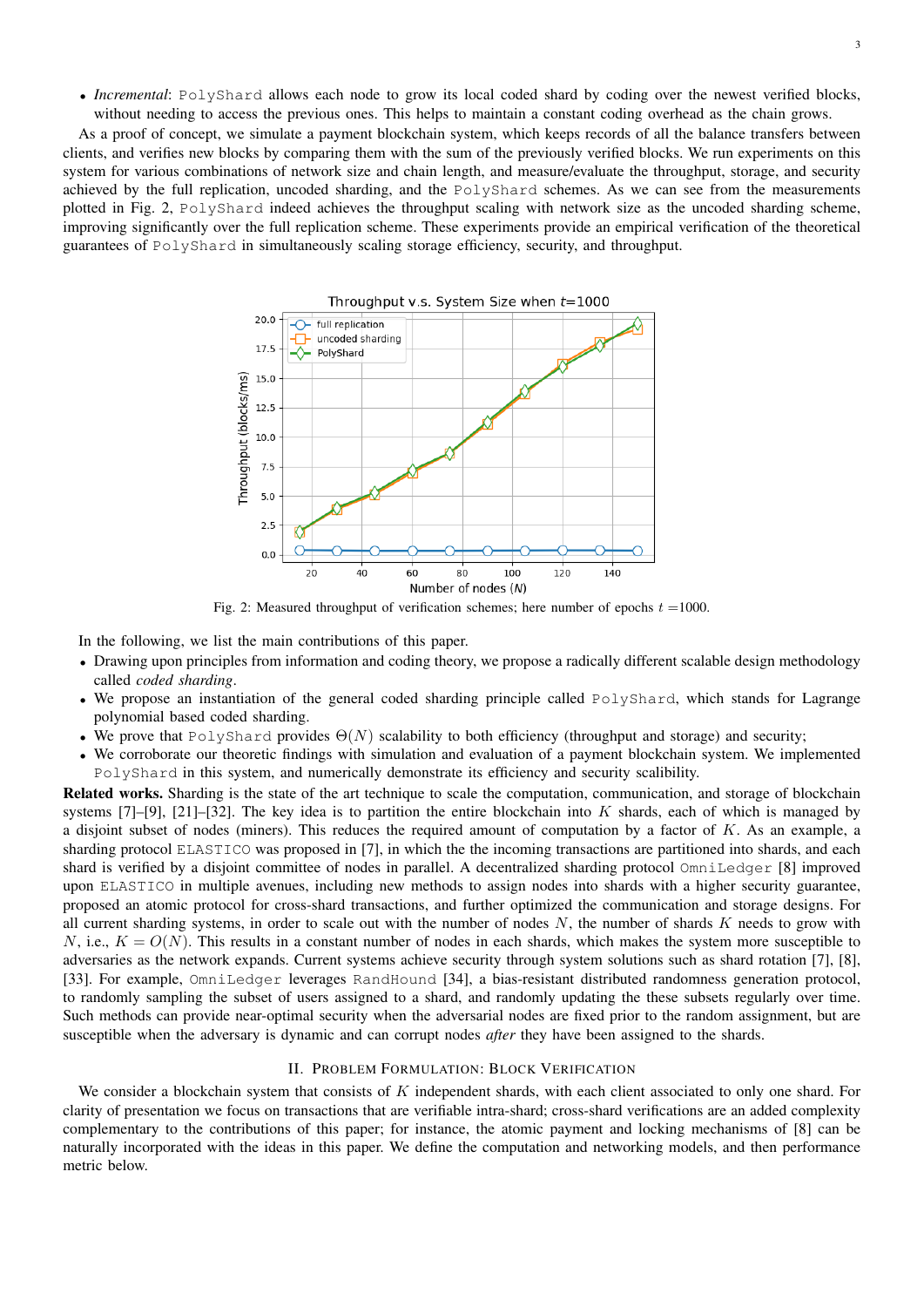# *A. Computation model*

Each shard k,  $k \in [1, K]$  maintains its own sub-chain. We use t to denote discrete time in rounds and  $Y_k(t) \in \mathbb{U}$  denotes the verified block in round t at shard k, where U is a vector space over a field F. Then the sub-chain at shard k till time  $t - 1$  is denoted as  $Y_k^{t-1} = (Y_k(1), Y_k(2), \ldots, Y_k(t-1))$ . We wish to validate a new block  $X_k(t) \in \mathbb{U}$  proposed in shard k in round t with respect to the past of the sub-chain  $Y_k^{t-1}$  to ensure that it does not contain any double-spends or other irregularities. We abstract out the mechanism which generates the proposal and instead focus on validating the proposed transaction. We note that the proposal can be generated by a small number of nodes, while security depends on the number of nodes that validates the transactions. Note that since transactions are intra-shard, the sub-chain is sufficient to verify whether  $X_k(t)$  is valid. To verify  $X_k(t)$ , shard k computes a verification function  $f^t: \mathbb{U}^t \to \mathbb{V}$ , over  $X_k(t)$  and the sub-chain  $Y_k^{t-1}$ , for some vector space V over F.

Having obtained  $h_k^t = f^t(X_k(t), Y_k^{t-1})$ , shard k computes an indicator variable  $z_k^t$ , such that  $z_k^t = \mathbb{1}(h_k^t \in \mathcal{W})$ , where  $W \subseteq V$  denotes the subset of the values of the verification function for which the block is valid. A simple example is when  $V = \{0, 1\}$ , the output is binary and denotes the validity, i.e.,  $W = \{1\}$ . Finally, the verified block  $Y_k(t)$  is computed as  $Y_k(t) = z_k^t X_k(t)$ , i.e., if the block is not valid, it is treated as a null block which is represented as 0 in the field.

Without loss of generality, we model the verification function  $f<sup>t</sup>$  as a multivariate polynomial of degree  $d$ , motivated by the following result [35]: Any Boolean function  $\{0,1\}^n \to \{0,1\}$  can be represented by a polynomial of degree  $\leq n$  with at most  $2^{n-1}$  terms. Due to this result, common verification functions, such as balance check and digital signature verification, can all be transformed into polynomials; details are available in Appendix A.

Example 1 (Balance verification). We consider a simple payment blockchain system that keeps records of the balance transfers between clients. We assume that there are M clients in each shard, for some constant M that does not scale with t. In this scenario, a block submitted to shard k at time t,  $X_k(t)$ , consists of multiple transactions, and is represented by a pair of real vectors  $X_k(t) = (X_k^{\text{send}}(t), X_k^{\text{receive}}(t))$ , for some  $X_k^{\text{send}}(t), X_k^{\text{receive}}(t) \in \mathbb{R}^M$ . A transaction that reads "Client p sends s dollars to client q." will deduct s from  $X_k^{\text{send}}(t)[p]$  and add s to  $X_k^{\text{receive}}(t)[q]$ . Clients that do no send/receive money will have their entries in the send/receive vectors set to zeros. To verify  $X_k(t)$ , we need to check that all the senders in  $X_k(t)$  have accumulated enough unspent funds from previous transactions. This naturally leads to the following verification function.

$$
f^{t}(X_{k}(t), Y_{k}^{t-1}) = X_{k}^{\text{send}}(t) + \sum_{i=1}^{t-1} (Y_{k}^{\text{send}}(i) + Y_{k}^{\text{receive}}(i)).
$$
\n(1)

Here the verification polynomial  $f^t$  has constant degree  $d = 1$ , with  $\mathbb{F} = \mathbb{R}$ ,  $\mathbb{U} = \mathbb{R}^M$ , and  $\mathbb{V} = \mathbb{R}^M$ . We claim the block  $X_k(t)$  valid if none of the entries of the above verification function is negative, and we set  $Y_k(t) = X_k(t)$  and append it the sub-chain of shard  $k$ . Otherwise, we append a dummy all-zero block.

## *B. Networking model*

The above blockchain system is implemented distributedly over N network nodes. A subset  $M \subset \{1, \ldots, N\}$  of these nodes may be malicious/adversarial, and the malicious nodes compute and communicate arbitrarily erroneous results during the process of block verification. Only the honest nodes will follow the designed networking protocol described below.

At time t, each node i,  $i = 1, 2, ..., N$ , locally stores some data, denoted by  $Z_i^{t-1} = (Z_i(1), Z_i(2), ..., Z_i(t-1))$ , where  $Z_i(j) \in \mathbb{W}$  for some vector space W over F. The locally stored data  $Z_i^{t-1}$  is generated from all shards of the blockchain using some function  $\phi_i^{t-1}$ , i.e.,  $Z_i^{t-1} = \phi_i^{t-1}(Y_1^{t-1}, Y_2^{t-1}, \dots, Y_K^{t-1})$ .

Next, given the K incoming blocks  $\{X_k(t)\}_{k=1}^K$ , each node i computes an intermediate result  $g_i^t$  using some function  $\rho_i^t$  on the incoming blocks and its local storage, such that  $g_i^t = \rho_i^t(X_1(t), X_2(t), \dots, X_K(t), Z_i^{t-1})$ , and then broadcasts the result  $g_i^t$  to all other nodes.

Having received all the broadcast messages, each node i decodes the verification results for all K shards  $\hat{h}_{1i}^t, \hat{h}_{2i}^t, \ldots, \hat{h}_{Ki}^t$ using some function  $\psi_i^t$ , i.e.,  $(\hat{h}_{1i}^t, \hat{h}_{2i}^t, \ldots, \hat{h}_{Ki}^t) = \psi_i^t(g_1^t, g_2^t, \ldots, g_N^t)$ . Using these decoded results, node i computes the indicator variables  $(\hat{z}_{1i}, \hat{z}_{2i}, \dots, \hat{z}_{Ki})$ , and then the verified blocks  $\hat{Y}_{ki}(t) = \hat{z}_{ki}^{\dagger} X_k(t)$ , for all  $k = 1, 2, \dots, K$ .

Finally, each node i utilizes the verified blocks to update its local storage using some function  $\chi_i^t$ , i.e.,  $Z_i^t$  =  $\chi_i^t(\hat{Y}_{1i}(t), \hat{Y}_{2i}(t), \ldots, \hat{Y}_{Ki}(t), Z_i^{t-1}).$ 

We say that a block verification scheme S, defined as a sequence of collections of the above functions, i.e.,  $S =$  $(\{\rho_i^t, \psi_i^t, \phi_i^t\}_{i=1}^N)_{i=1}^\infty$  is b-secure, if for any subset  $\mathcal{M} \subset \{1, \dots, N\}$  of malicious nodes with  $|\mathcal{M}| \leq b$ , and each node  $i \notin \mathcal{M}$ , we have  $(\hat{h}_{1i}^t, \hat{h}_{2i}^t, \ldots, \hat{h}_{Ki}^t) = (h_1^t, h_2^t, \ldots, h_K^t)$ , for all  $t = 1, 2, \ldots$  That is, a blockchain system using b-secure verification scheme can guarantee the correct verification results at the honest nodes in the presence of b malicious nodes. We define the computational complexity of a function f, denoted by  $c(f)$ , as the number of additions and multiplications performed in the domain of  $f$  to evaluate  $f$ . In this paper, we are interested in the following three performance metrics.

**Storage efficiency**. Denoted by  $\gamma_S$ , it is the ratio between the size of the entire block chain and the size of the data stored at each node, i.e.,

$$
\gamma_S \triangleq \frac{K \log |\mathbb{U}|}{\log |\mathbb{W}|}. \tag{2}
$$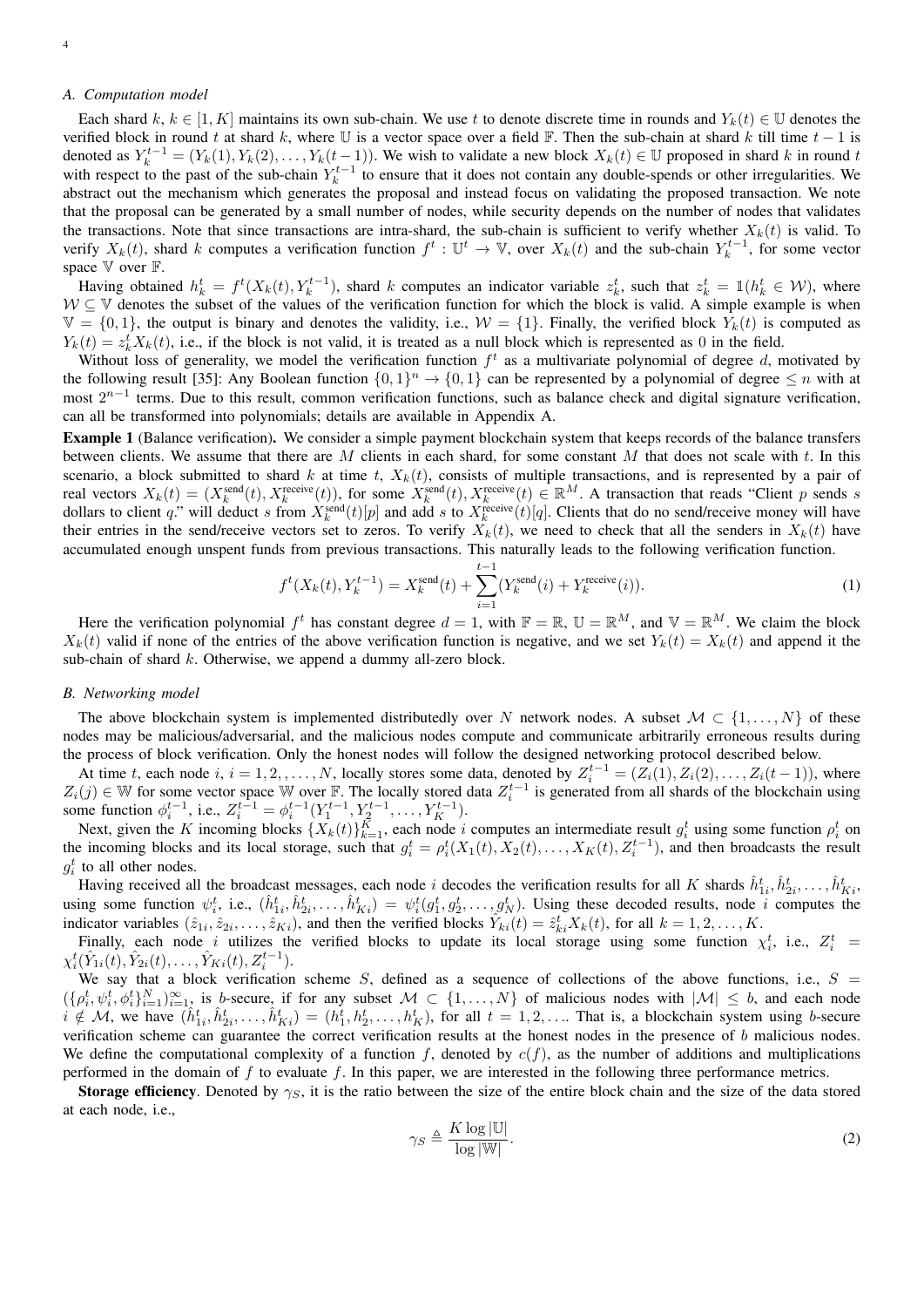The above definition also applies to a probabilistic formulation where the blockchain elements  $Y_k(j)$ s and the storage elements  $Z_i(j)$ s are modelled as i.i.d. random variables with uniform distribution in their respective fields, where the storage efficiency is defined using the entropy of the random variables.

**Security.** Denoted by  $\beta_S$ , it is the maximum value of b such that a verification scheme S is b-secure. That is,

$$
\beta_S \triangleq \sup \{ b : S \text{ is } b\text{-secure} \}. \tag{3}
$$

**Throughput.** Denoted by  $\lambda_S$ , it is the average number of blocks that are correctly verified per unit discrete round, which includes all the computations performed at all  $N$  nodes to verify the incoming  $K$  blocks. That is,

$$
\lambda_S \triangleq \liminf_{t \to \infty} \frac{K}{\sum_{i=1}^N (c(\rho_i^t) + c(\psi_i^t) + c(\chi_i^t))/(Nc(f^t))}.
$$
\n(4)

We aim at studying the information-theoretic bounds on these metrics and designing a scheme that can simultaneously achieve all of them.

#### III. BASELINE PERFORMANCE

In this section, we first present the information-theoretic *upper* bounds on the three performance metrics for any blockchain. We then study the performance of two state-of-the-art blockchain schemes and comment on the gap with the upper bounds.

Information-theoretic upper bounds. In terms of security, the maximum number of adversaries any verification scheme can tolerate cannot exceed half of the number of network nodes N: thus, the security  $\beta \leq \frac{N}{2}$ . In terms of storage, for the verification to be successful, the size of the chain should not exceed the aggregated storage resources of the  $N$  nodes. Otherwise, the chain cannot be fully stored. We thus have  $\gamma \le N$ . Finally, to verify the K incoming blocks, the verification function  $f^t$  must be executed at least K times in total. Hence, the system throughput  $\lambda \leq \frac{K}{K/N} = N$ . Therefore, the information-theoretic upper bounds of security, storage efficiency, and throughput all scale linearly with the network size  $N$ .

Full replication. In terms of storage efficiency, since each node stores all the K shards of the entire blockchain, full replication scheme yields  $\gamma_{\text{full}} = 1$ . Since every node verifies all the K blocks, the throughput of the full replication scheme is  $\lambda_{\text{full}} = \frac{K}{N K c (f^t) / (N c (f^t))} = 1$ . Thus the full replication scheme does not scale with the network size, as both the storage and the throughput remain constant as N increases. The advantage is that the simple majority-rule will allow the correct verification and update of every block as long as there are less than  $N/2$  malicious nodes. Thus,  $\beta_{\text{full}} = N/2$ .

**Uncoded sharding scheme.** In *sharding*, the block chain consists of K equal-size (of size  $q = N/K$ ) disjoint sub-chains known as shards. Each group of nodes is responsible for managing a single shard; this is a full replication system with  $K' = 1$ shard and  $N' = q$  nodes. Since each node stores and verifies a single shard, the storage efficiency and throughput become  $\gamma_{\text{sharding}} = K$  and  $\lambda_{\text{sharding}} = \frac{K}{Nc^t/(Nc^t)} = K$ , respectively. For these two metrics to scale linearly with N, it must be true that  $K = \Theta(N)$ . Consequently, the group size q becomes a constant. Hence, compromising as few as  $q/2$  nodes will corrupt one shard and the chain. Thus, this scheme only has a constant security of  $\beta_{\text{sharding}} = q/2 = O(1)$ . Although system solutions such as shard rotations can help achieve linearly scaling security guarantees, they are only secure when the adversary is nonadaptive (or very slowly adaptive). When the adversary is dynamic, it can corrupt all nodes belonging to a particular shard instantaneously after the shard assignment has been made. Under this model, the security reduces to a constant.

In summary, neither full replication nor the above sharding schemes can *simultaneously* scale the storage efficiency, security, and throughput towards the information-theoretic bounds. We note that codes for storage or distributed storage [36], [37] cannot be directly used here since we need to be able to calculate validation functions directly over coded blocks. This motivates us to propose PolyShard (polynomially coded sharding) in the next section to achieve all of the three bounds simultaneously. For clarity, from now on, we will refer to the sharding scheme as "uncoded sharding".

#### IV. MAIN RESULTS

**Theorem 1.** For a blockchain system consisting of multiple shards, each of length t, a polynomial verification function  $f^t$  with *constant degree d, operated on* N *network nodes, up to*  $\mu$  (for some constant  $0 \leq \mu < \frac{1}{2}$ ) fraction of which may be malicious, *the following performance metrics are simultaneously achievable,*

Storage efficiency 
$$
\gamma = \left[ \frac{(1 - 2\mu)}{d} N + 1 \right] = \Theta(N)
$$
, (5)

Security 
$$
\beta = \mu N = \Theta(N)
$$
, (6)

Throughout 
$$
\lambda = \left[ \frac{(1 - 2\mu)}{d} N + 1 \right] = \Theta(N),
$$
 (7)

for computational complexity of the verification function  $c(f^t) = O(t)$ . Therefore, the information-theoretically optimal storage *efficiency, security, and throughput can be simultaneously achieved within constant multiplicative gaps.*

The above performance metrics are achieved by a *coded* verification scheme proposed in this paper, named PolyShard. To prove Theorem 1, we describe and analyze PolyShard in the next section.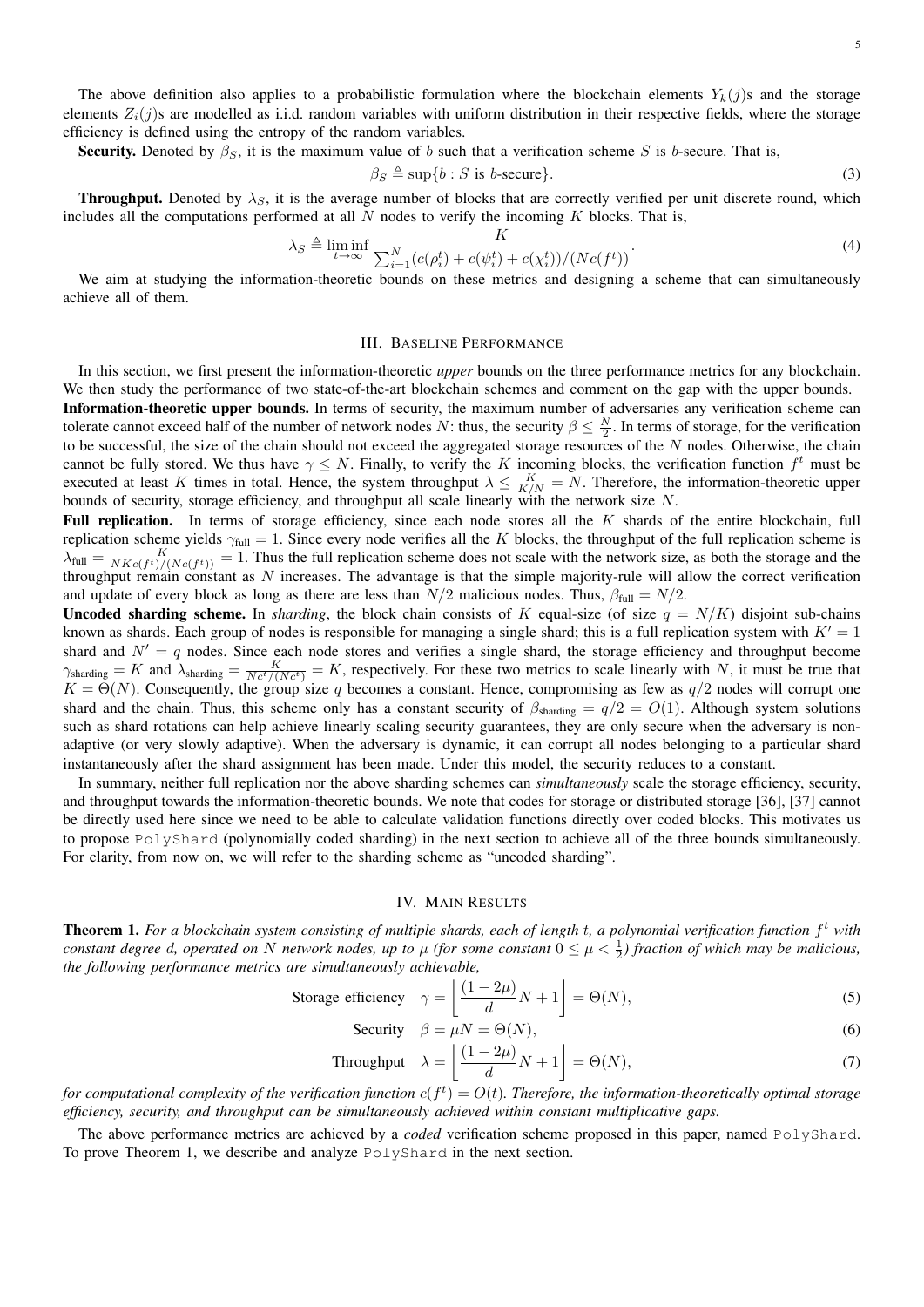*Remark* 1. Using PolyShard, each node stores locally a coded shard generated as a linear combination of the original uncoded shards. Upon reception of the new blocks, each node linearly combines them to create a coded block, using the same set of coefficients. Then, the node computes the verification function over the coded block and its local storage. The computation results are collected and used to decode the intended verification results using Reed-Solomon decoding. This coded computation technique was originally proposed in [20] for distributed computing multivariate polynomials subject to computation errors, where Lagrange polynomial interpolation was used to generate the coded data.

*Remark* 2*.* Compared with the scenario of one-shot computation on static data in [20], the local storage at each network node is growing in a blockchain system as more verified blocks are appended to the chain. The requirement of dynamically updating the local storage that is compatible with the upcoming coded verification poses new challenges on the design of the PolyShard scheme. Utilizing the data structure of the blockchain, and the algebraic properties of the encoding strategy, we propose a simple *incremental* storage update policy for PolyShard that requires accessing the minimum amount of data.

*Remark* 3*.* The additional coding overhead, including the number of operations required to encode the input data, decode verification results, and update the local storage, does not scale with the length of the sub-chains  $t$ . As a result, the performance of PolyShard depends on the model of the verification polynomial  $f^t$ . When the cost of computing  $f^t$ , i.e.,  $c(f^t)$ , increases with t (e.g., when  $c(f^t) = O(t)$ ), the coding overhead becomes negligible as the chain grows.

# V. POLYNOMIALLY CODED SHARDING (PolyShard) SCHEME

# *A. Storage encoding*

We pick K distinct elements  $\omega_1, \omega_2, \ldots, \omega_K \in \mathbb{F}$ , one each corresponding to each shard k, and create the following Lagrange polynomial

$$
u^{t-1}(z) = \sum_{k=1}^{K} Y_k^{t-1} \prod_{i \neq k} \frac{z - \omega_i}{\omega_k - \omega_i}.
$$
 (8)

This polynomial is designed such that  $u^{t-1}(\omega_k) = Y_k^{t-1}$  for all  $k = 1, 2, ..., K$ .

Next, as shown in Fig. 3, we pick N distinct elements  $\alpha_1, \alpha_2, \ldots, \alpha_N \in \mathbb{F}$ , one for each node. This creates N coded sub-chains, denoted by  $\tilde{Y}_1^{t-1}, \tilde{Y}_2^{t-1}, \ldots, \tilde{Y}_N^{t-1}$ , by evaluating the above  $u^{t-1}(z)$  at the points  $\alpha_1, \alpha_2, \ldots, \alpha_N$ . That is, for all  $i = 1, 2, \ldots, N$ ,

$$
\tilde{Y}_i^{t-1} = u^{t-1}(\alpha_i) = \sum_{k=1}^K Y_k^{t-1} \prod_{t \neq k} \frac{\alpha_i - \omega_t}{\omega_k - \omega_t} = \sum_{k=1}^K \ell_{ik} Y_k^{t-1},\tag{9}
$$

We note that  $\tilde{Y}_i^{t-1}$  is encoded as a linear combination of the uncoded sub-chains  $Y_1^{t-1}, Y_2^{t-1}, \ldots, Y_K^{t-1}$ , and the coefficients  $\ell_{ik}$ s do not depend on the time index t. Therefore one can think of each node i as having a fixed linear vector  $\ell_{ik}$  by which it mixes the different shards to store the  $\tilde{Y}_i^{t-1}$  on the node. The size of each coded sub-chain is K times smaller than the size of the entire blockchain, and the storage efficiency of PolyShard is  $\gamma_{\text{PolyShard}} = K$ .

For this encoding to be viable, we need large enough field such that  $|\mathbb{F}| \geq N$ . For small field (e.g., binary field), we can overcome this issue by using field extension and applying PolyShard on the extended field (see details in Appendix A).

*Remark* 4. The above data encoding is oblivious of the verification function, i.e., the coefficients  $\ell_{ik}$  are independent of  $f^t$ . Therefore, the data encoding of PolyShard can be carried out independently of the verification, and the same coded storage can be simultaneously used for all different types of verification items, which could include verifying account balances, digital signatures or checking smart contracts.

#### *B. Coded verification*

In time t, K blocks  $X_1(t), X_2(t), \ldots, X_K(t)$  are submitted to the K shards for verification. The PolyShard scheme verifies these blocks in three steps.

**Step 1: block encoding.** From the received the K blocks, each node i computes a coded block  $\tilde{X}_i(t)$  as a linear combination using the same set of coefficients as in (9). That is,  $\tilde{X}_i(t) = \sum_{k=1}^K \ell_{ik} X_k(t)$ . We note that this encoding operation can be also viewed as evaluating the polynomial  $u_t(z) = \sum_{k=1}^K X_k(t) \prod_{i \neq k} \frac{z - \omega_i}{\omega_k - \omega_i}$  at the point  $\alpha_i$ . This step incurs  $O(NK)$  operations across the network, since each of the  $N$  nodes computes the linear combination of  $K$  blocks.

Step 2: local computation. Each node i applies the function  $f^t$  to the coded block  $\tilde{X}_i(t)$ , and its locally stored coded subchain  $\tilde{Y}_i^{t-1}$  to compute  $g_i^t = f^t(\tilde{X}_i(t), \tilde{Y}_i^{t-1})$ . This step requires a total of  $Nc(f^t)$  operations across the network since each validation operation takes  $c(f^t)$  steps. Having finished the local computations, each node i broadcasts its computation result  $g_i^t$  to all other nodes.

 $g_i$  to an other house.<br>Step 3: decoding. Using the computation results  $g_1^t, \ldots, g_N^t$ , a maximum  $\mu$  fraction of which may be erroneous from malicious nodes, each node decodes the intended results  $\{f^t(X_k(t), Y_k^{t-1})\}_{k=1}^K$ . Since  $f^t(u_t(z), u^{t-1}(z))$  is a univariate polynomial of degree  $(K-1)d$ ,  $g_i^t$  can be viewed as the evaluation of  $f^t(u_t(z), u^{t-1}(z))$  at  $\alpha_i$ , and it can be recovered following the process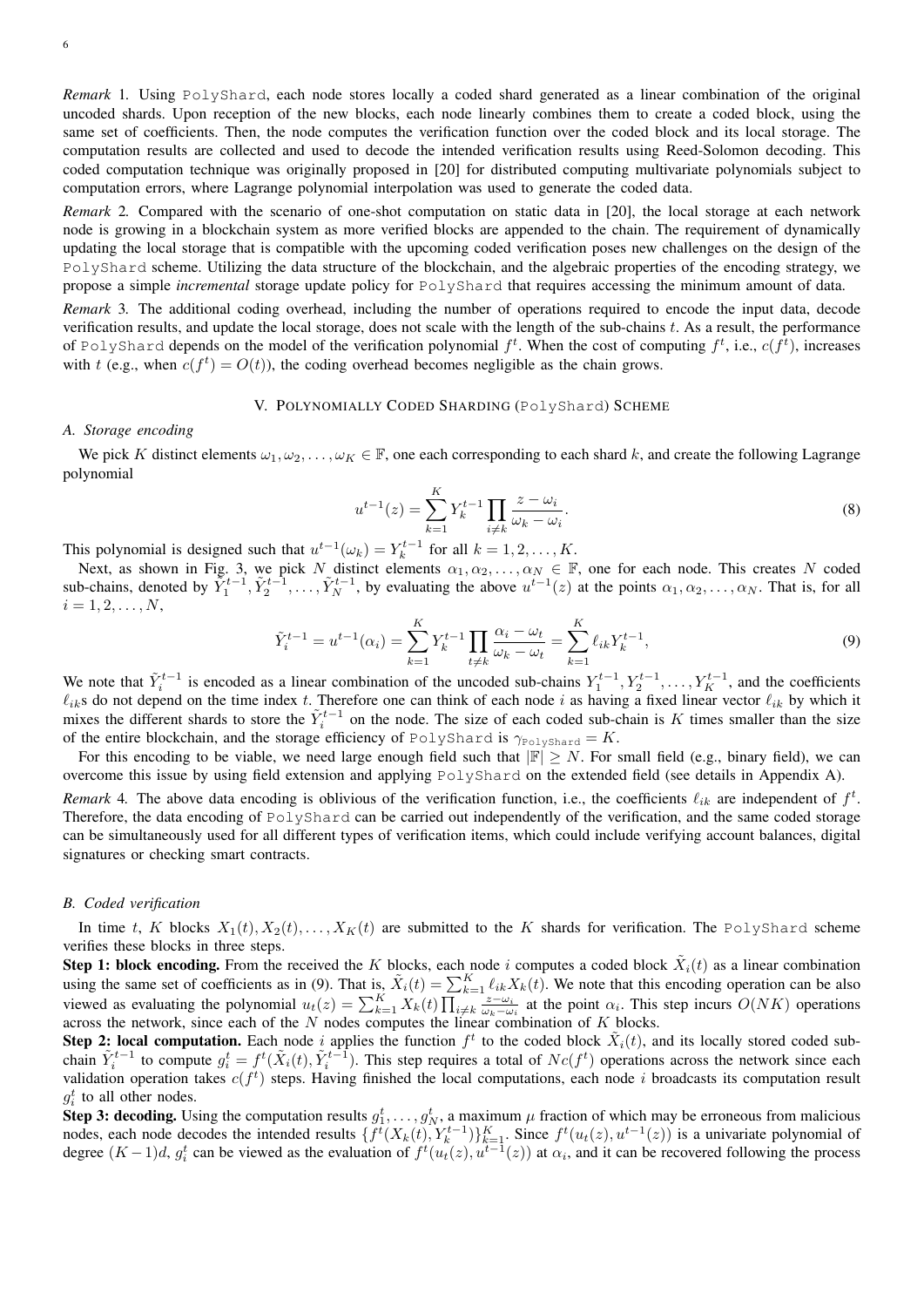

of decoding a Reed-Solomon code with dimension  $(K-1)d+1$  and length N (see, e.g., [38]). In order for this decoding to be robust to  $\mu N$  malicious nodes (i.e., achieving the security  $\beta_{\text{PolyShard}} = \mu N$ ), we must have  $\mu N \le (N - (K - 1)d)/2$ . In other words, a node can successfully decode  $f^t(u_t(z), u^{t-1}(z))$  only if the number of shards K is upper bounded as  $K \leq \frac{(1-2\mu)N}{d} + 1$ . Based on this constraint, we set the number of shards of the PolyShard scheme,  $K_{\text{PolyShard}} = \lfloor \frac{(1-2\mu)N}{d} + 1 \rfloor$ , which scales linearly with network size N.

The complexity of decoding a length-N Reed-Solomon code at each node is  $O(N \log^2 N \log \log N)$ , and the total complexity of the decoding step is  $O(N^2 \log^2 N \log \log N)$ .

Having decoded  $f^t(u_t(z), u^{t-1}(z))$ , each node evaluates it at  $\omega_1, \ldots, \omega_K$  to recover  $\{f^t(X_k(t), Y_k^{t-1})\}_{k=1}^K$ , to obtain the verification results  $\{z_k^t\}_{k=1}^K$ .

# *C. Incremental sub-chain update*

The blocks that fail the validation process (i.e,  $z_k^t = 0$ ) should be replaced by the null block in the finalized chain, so we have,  $Y_k(t) = z_k^t X_k(t)$ . Each node now calculates

$$
\tilde{Y}_i(t) = \sum_{k=1}^K \ell_{ik} z_k^t X_k(t) = \sum_{k=1}^K \ell_{ik} Y_k(t),\tag{10}
$$

and append  $\tilde{Y}_i(t)$  into its local coded sub-chain to update it to  $\tilde{Y}_i^t = (\tilde{Y}_i^{t-1}, \tilde{Y}_i(t))$ .

Updating the sub-chains has the same computational complexity with the block encoding step, which is  $O(NK)$ .

*Remark* 5. Since the set of coefficients  $\ell_{ik}$ s in (10) are identical to those in (9), appending a coded block to a coded sub-chain is equivalent to appending uncoded blocks to the uncoded sub-chains, and then encoding from the updated sub-chains. This commutativity between sub-chain growth and storage encoding allows each node to update its local sub-chain incrementally by accessing only the newly verified blocks instead of the entire block history.

The total number of operations during the verification and the storage update processes is  $O(NK) + N c(f^t)$  +  $O(N^2 \log^2 N \log \log N)$ , where the term  $O(NK) + O(N^2 \log^2 N \log \log N)$  is the additional coding overhead compared with the uncoded sharding scheme. Since  $K_{\text{PolyShard}} \leq N$ , the coding overhead reduces to  $O(N^2 \log^2 N \log \log N)$ . The throughput of the PolyShard scheme is

$$
\lambda_{\text{Polyshared}} = \liminf_{t \to \infty} \frac{K_{\text{PolyShard}} N c(f^t)}{N c(f^t) + O(N^2 \log^2 N \log \log N)}.
$$
\n(11)

# *D. Performance analysis of* PolyShard

Having demonstrated the robustness of PolyShard against  $\mu N = \Theta(N)$  adversaries, we analyze the storage efficiency and the throughput of PolyShard, for the scenario where the verification function  $f^t$  has constant degree d, and its computation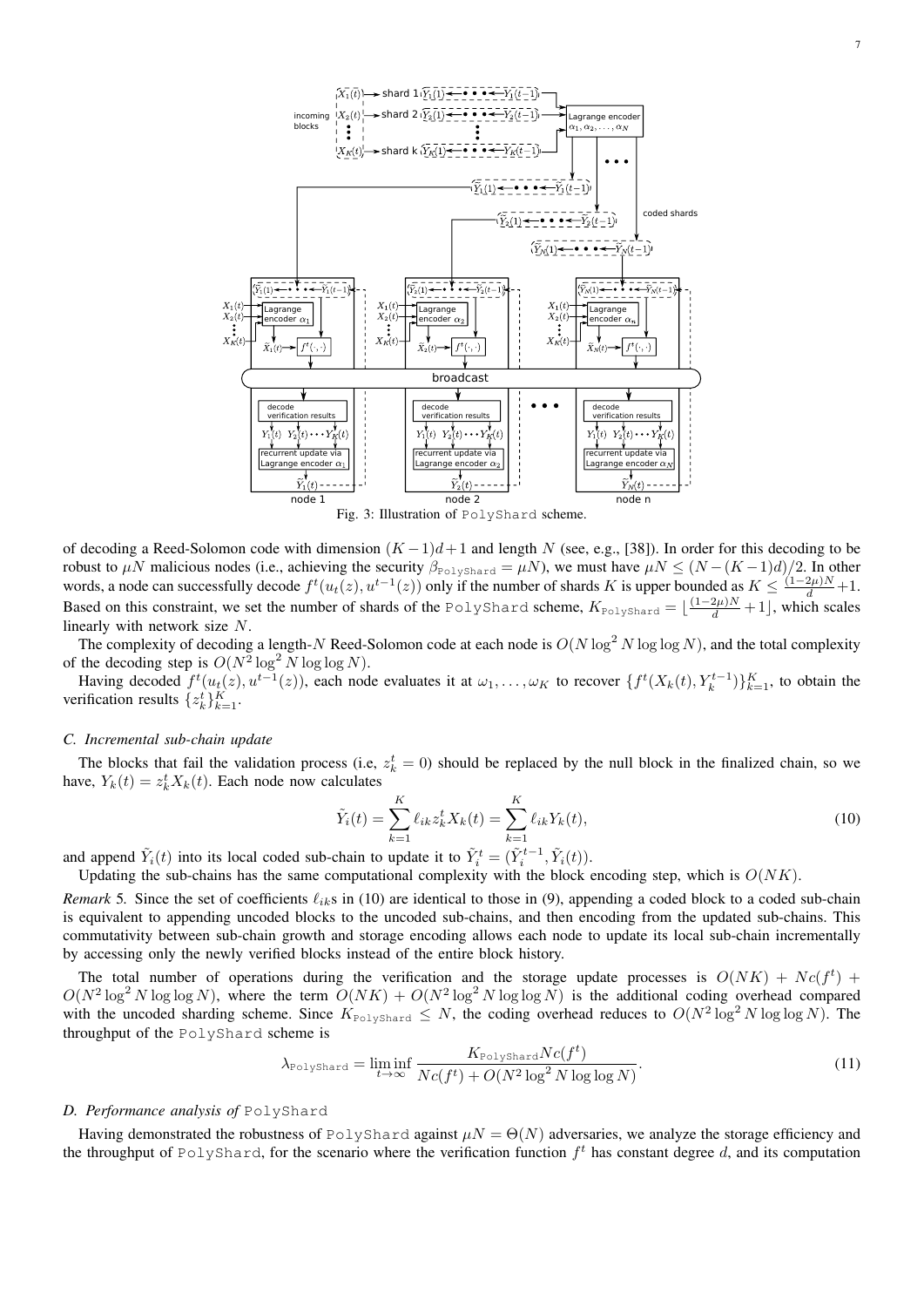8

complexity  $c(f^t) = O(t)$  scales with the chain length t. This is for the verification process that scans through the entire history of the blockchain. For each past block, an operation with fixed complexity is performed (e.g., adding two real vectors for balance checking in Example 1).

For constant degree d, we have  $K_{\text{PolyShard}} = \lfloor \frac{(1-2\mu)N}{d} + 1 \rfloor = \Theta(N)$ , and the storage efficiency  $\gamma_{\text{PolyShard}} = \Theta(N)$ . When  $c(f^t) = O(t)$ , i.e., the complexity of computing  $f^t$  increases with t, the throughput in (11) becomes

$$
\lambda_{\text{PolyShard}} = \liminf_{t \to \infty} \frac{K_{\text{PolyShard}}}{1 + \frac{O(N \log^2 N \log \log N)}{c(f^t)}} = \Theta(N). \tag{12}
$$

This completes the proof of Theorem 1.

We can see that since the complexities of the encoding and decoding operations of PolyShard do not scale with t, the coding overhead becomes irrelevant as the chain grows. The PolyShard scheme simultaneously achieves optimal scaling on security, storage efficiency, and throughput.

# VI. SIMULATION RESULTS

We perform detailed simulations to assess the performance of Polyshard in the payment blockchain system described in Example 1. This system keeps records of all the balance transfers between clients, and verifies new blocks by comparing them with the sum of the previously verified blocks (i.e., computing the verification function in (1)). More specifically, the system contains K shards, each managing M clients. At each time epoch  $t$ , one block of transactions is submitted to every shard  $k$ . We simulate this system over N nodes using the full replication, uncoded sharding, and PolyShard schemes respectively.

We measure the throughput of each scheme under different values of  $N$  and  $t$  to understand its scalability. Throughput is defined as the number of blocks verified per time unit, and is measured by dividing  $K$  (the number of blocks generated per epoch) by the average verification time (to be measured) of the  $N$  nodes. For  $PolyStart$ , the verification time also includes the time each node spent on encoding the blocks. However, since the encoding time is a constant, whilst the balance summation time increases with  $t$  as the chain becomes longer, it is expected that the encoding time is becoming negligible.

We note that the storage efficiency and security level of each scheme are decided by system parameters and, thus, do not need measurements.

We simulate this system for  $t = 1000$  epochs, using different number of shards  $K \in [5, 50]$ . Each shard manages  $M = 2000$ clients. We fix the ratio  $N/K = 3$ . Thus, the number of nodes is  $N \in [15, 150]$ . We plot the complete relation between N, t, and throughput of the three schemes in Fig. 4. For a closer look, we plot the relation between t and throughput when  $N = 150$ in Fig. 5, and the relation between N and throughput when  $t = 1000$  in Fig. 2 in Section I.

#### Results and discussions

- 1) Throughput: As expected,  $PolyStart$  provides the same throughput as uncoded sharding, which is about  $K$  times of the throughput of full replication. From Fig. 5, we observe that the throughput of all three schemes drops as the time progresses. This is because that the computational complexity of verifying a block increases as more blocks are appended to each shard. In terms of scalability, Fig. 2 indicates that the throughput of PolyShard and uncoded sharding both increases linearly with the network size  $N$  (and  $K$ ), whilst the throughput of full replication almost stays the same.
- 2) Storage: It is straightforward to see that PolyShard provides the same storage gain over full replication as uncoded sharding, with a factor of K. Thus, PolyShard and uncoded sharding are scalable in storage, but full replication is not (Table IIa).
- 3) Security: As we have analyzed, full replication can tolerate up to 50% of malicious nodes, achieving the maximum security level  $\beta_{\text{full}} = \frac{N}{2}$ . The error-correcting process of PolyShard provides robustness to  $\beta_{\text{PolyShard}} = \frac{N - K}{2} = \frac{N - N/3}{2} = \frac{N}{3}$ <br>malicious nodes. In contrast, under uncoded sharding, each shard is only managed by 3 n only 1 regardless  $N$ , which is not scalable (Table IIb).

|                          | 30 | 60 | 90 | 120 | 150 |                           |
|--------------------------|----|----|----|-----|-----|---------------------------|
| $\gamma_{\text{full}}$   |    |    |    |     |     | $\beta_{\rm full}$        |
| $\gamma$ sharding        | 10 | 20 | 30 | 40  | 50  | $\beta_{\text{sharding}}$ |
| $\gamma_{\tt PolyShard}$ | 10 | 20 | 30 | 40  | 50  | $\beta_{\tt PolyShard}$   |

(a) Storage efficiency.

TABLE II: Storage and security of the three schemes under different network size N.

| N                         | 15 | 30 | 60 | 90 | 120 | 150 |
|---------------------------|----|----|----|----|-----|-----|
| $\beta_{\text{full}}$     |    | 15 | 30 | 45 | 60  | 75  |
| $\beta_{\text{sharding}}$ |    |    |    |    |     |     |
| $\beta_{\rm PolyShard}$   |    | 10 | 20 | 30 | 40  | 50  |

(b) Security.

In summary, PolyShard outperforms both full replication and uncoded sharding because it is the only scheme that can simultaneously 1) alleviate the storage load at each node; and 2) boost the verification throughput by scaling out the system, and 3) without sacrificing the safety requirement even when the number of adversaries also grows with network size.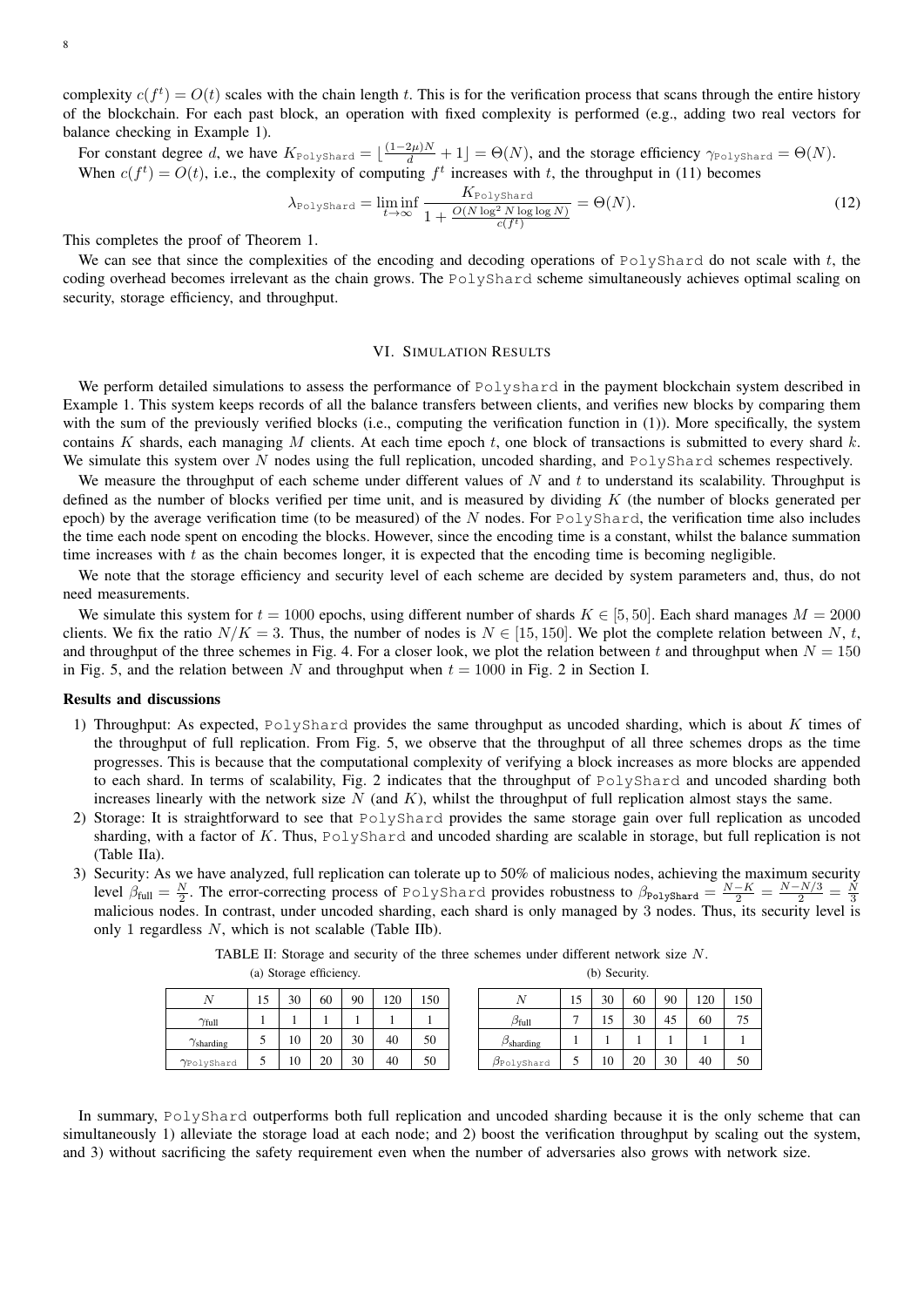

Fig. 4: Throughput of the three schemes with respect to time and number of nodes.



Fig. 5: Throughput of the three schemes when number of nodes  $N = 150$ .

# VII. DISCUSSIONS

In this section, we discuss how PolyShard fits into the overall architecture of a contemporary blockchain system. Integration into blockchain systems. We note that Polyshard has so far been described in a simple setting where each shard produces one block in lock-step. We highlight one instantiation of how Polyshard could fit into the architecture of an existing blockchain system, which combines a standard sharding method for proposal followed by Polyshard for finalization. The K shards are obtained by assigning users to shards via a user-assignment algorithm. The  $N$  nodes are partitioned into K shards using a standard sharding system (see [8]). Inside of the shard, the nodes run a standard blockchain along with a finalization algorithm to get a *locally finalized* version of the block.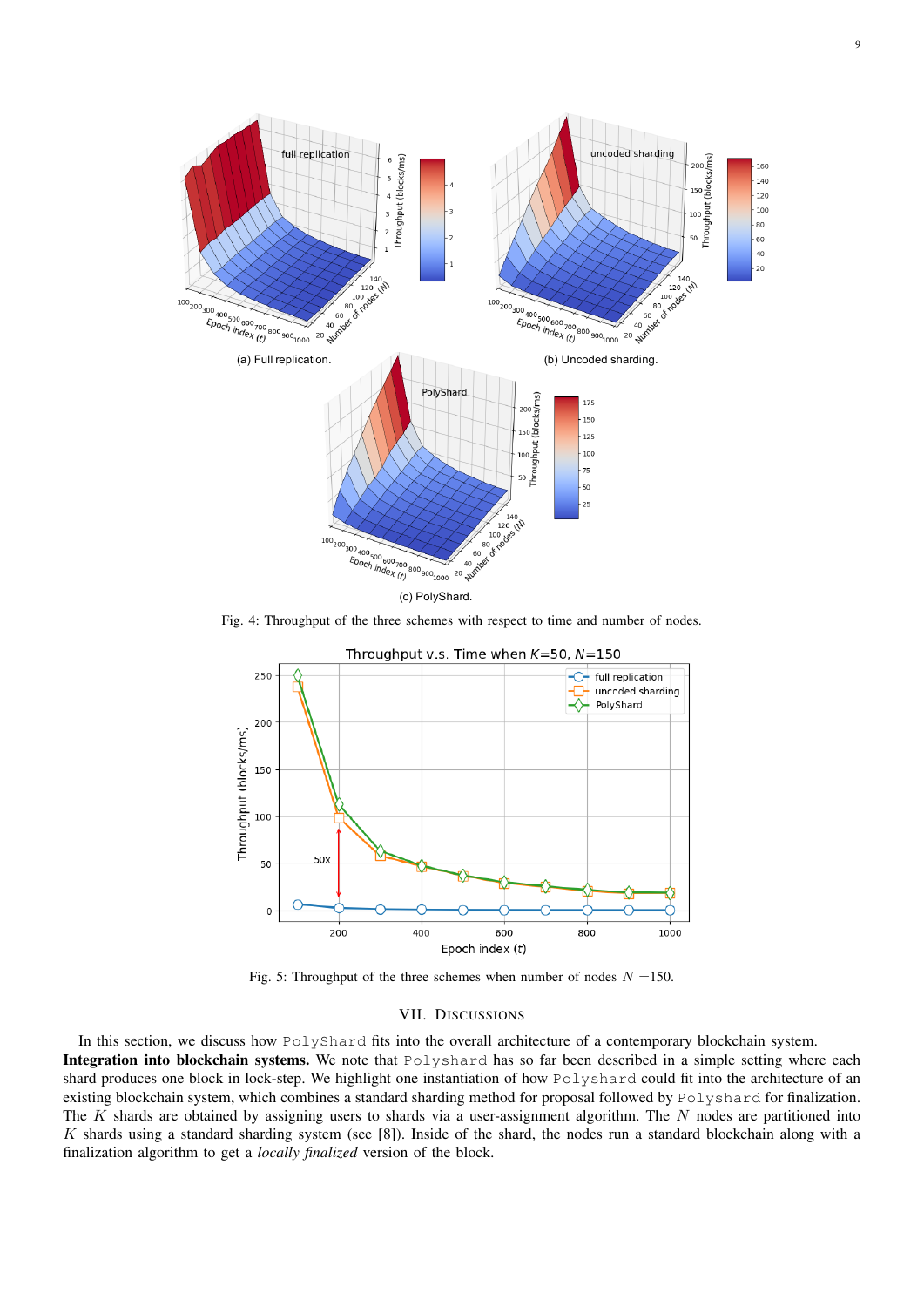Each node is also assigned a coded shard via a coded-shard-assignment algorithm, which assigns a random field element  $\alpha_i \in \mathbb{F}$  to a node so that the node can compute which linear combination it will use for coding. We point out here that it is easy to handle churn (users joining and leaving) by this method if the size of the finite field  $\mathbb F$  is much larger than  $N$  - since at this point, the probability of collision (two users getting assigned the same field element) becomes negligible. Thus each node plays a role in both an uncoded shard as well as a coded shard, thus its storage requirement will be doubled; however, our system still has storage efficiency scaling with N. The Polyshard algorithm now gets the locally finalized blocks from the different shards at regular intervals and it acts as a global finalization step performing coded validation at the level of the locally finalized blocks. We point out that users requiring high trust should wait for this global finalization stamp before confirming a payment, whereas users requiring short latency can immediately utilize the local-finalization for confirmation.

Beyond the aforementioned issues, there may be cross-shard transactions present in the system, which are payments or smart contracts with inputs and outputs distributed across multiple shards. In such a case, we will use a locking-based method, which locks the payment at the source shard and produces a certificate to the destination shard so that the amount can be spent; this idea has been proposed as well as implemented in Elastico [7] and Omniledger [8].

Relationship to verifiable computing. An alternative paradigm for accelerating computing in blockchain is verifiable computing [39]–[43], where a single node executes a set of computations (for example, payment validation) and integrity of these computations are then cryptographically certified. A major difference between our framework and verifiable computing is that our scheme is *information-theoretically secure* against a computationally unbounded adversary as against the computational security offered by verifiable-computing schemes. However, verifiable computing schemes can provide zero-knowledge proofs, whereas our scheme does not offer zero-knowledge capability. Finally, verifiable computing is relevant in an asymmetric setting, where one computer is much more powerful than the others, unlike Polyshard which is designed for a symmetric setup comprising of equally powerful and decentralized nodes.

Future research directions. Polyshard currently works with polynomials whose degree scales sub-linearly with the number of nodes. An interesting direction of future work is to remove this limitation. In particular, computations that can be represented as *low-depth* arithmetic circuits can be implemented iteratively using low-degree polynomials. Another important direction of future research is the design of validation schemes that can be represented as low-degree polynomials or low-depth arithmetic circuits.

## VIII. ACKNOWLEDGEMENT

We thank support from the Distributed Technology Research Foundation, Input-Output Hong Kong, the National Science Foundation under grants CCF 1705007, CCF-1763673 and CCF-1703575, and the Army Research Office under grant W911NF1810332. This material is also based upon work supported by Defense Advanced Research Projects Agency (DARPA) under Contract No. HR001117C0053. The views, opinions, and/or findings expressed are those of the authors and should not be interpreted as representing the official views or policies of the Department of Defense or the U.S. Government.

## **REFERENCES**

- [1] S. Nakamoto, "Bitcoin: A peer-to-peer electronic cash system," 2008.
- [2] A. Bahga and V. K. Madisetti, "Blockchain platform for industrial internet of things," *Journal of Software Engineering and Applications*, vol. 9, no. 10, p. 533, 2016.
- [3] M. Mettler, "Blockchain technology in healthcare: The revolution starts here," in *IEEE 18th International Conference on e-Health Networking, Applications and Services (Healthcom)*. IEEE, 2016, pp. 1–3.
- [4] K. Croman, C. Decker, I. Eyal, A. E. Gencer, A. Juels, A. Kosba, A. Miller, P. Saxena, E. Shi, E. G. Sirer *et al.*, "On scaling decentralized blockchains," in *International Conference on Financial Cryptography and Data Security*. Springer, 2016, pp. 106–125.
- [5] Y. Sompolinsky and A. Zohar, "Secure high-rate transaction processing in bitcoin," in *International Conference on Financial Cryptography and Data Security*. Springer, 2015, pp. 507–527.
- [6] I. Eyal, A. E. Gencer, E. G. Sirer, and R. Van Renesse, "Bitcoin-ng: A scalable blockchain protocol." in *NSDI*, 2016, pp. 45–59.
- [7] L. Luu, V. Narayanan, C. Zheng, K. Baweja, S. Gilbert, and P. Saxena, "A secure sharding protocol for open blockchains," in *Proceedings of the 2016 ACM SIGSAC Conference on Computer and Communications Security*. ACM, 2016, pp. 17–30.
- [8] E. Kokoris-Kogias, P. Jovanovic, L. Gasser, N. Gailly, and B. Ford, "Omniledger: A secure, scale-out, decentralized ledger." *IACR Cryptology ePrint Archive*, vol. 2017, p. 406, 2017.
- [9] A. E. Gencer, R. van Renesse, and E. G. Sirer, "Short paper: Service-oriented sharding for blockchains," in *International Conference on Financial Cryptography and Data Security*. Springer, 2017, pp. 393–401.
- [10] G. Wood, "Ethereum: A secure decentralised generalised transaction ledger," *Ethereum project yellow paper*, vol. 151, pp. 1–32, 2014.
- [11] A. Gervais, G. O. Karame, K. Wüst, V. Glykantzis, H. Ritzdorf, and S. Capkun, "On the security and performance of proof of work blockchains," in *Proceedings of the 2016 ACM SIGSAC Conference on Computer and Communications Security*. ACM, 2016, pp. 3–16.
- [12] S. Li, M. A. Maddah-Ali, and A. S. Avestimehr, "Coded MapReduce," *53rd Allerton Conference*, Sept. 2015.
- [13] S. Li, M. A. Maddah-Ali, Q. Yu, and A. S. Avestimehr, "A fundamental tradeoff between computation and communication in distributed computing," *IEEE Transactions on Information Theory*, vol. 64, no. 1, Jan. 2018.
- [14] K. Lee, M. Lam, R. Pedarsani, D. Papailiopoulos, and K. Ramchandran, "Speeding up distributed machine learning using codes," *IEEE Transactions on Information Theory*, vol. 64, no. 3, pp. 1514–1529, 2018.
- [15] S. Li, M. A. Maddah-Ali, and A. S. Avestimehr, "A unified coding framework for distributed computing with straggling servers," *IEEE Workshop on Network Coding and Applications*, Sept. 2016.
- [16] S. Dutta, V. Cadambe, and P. Grover, "Short-dot: Computing large linear transforms distributedly using coded short dot products," in *NIPS*, 2016, pp. 2100–2108.
- [17] Q. Yu, M. A. Maddah-Ali, and A. S. Avestimehr, "Polynomial codes: an optimal design for high-dimensional coded matrix multiplication," in *NIPS*, 2017, pp. 4406–4416.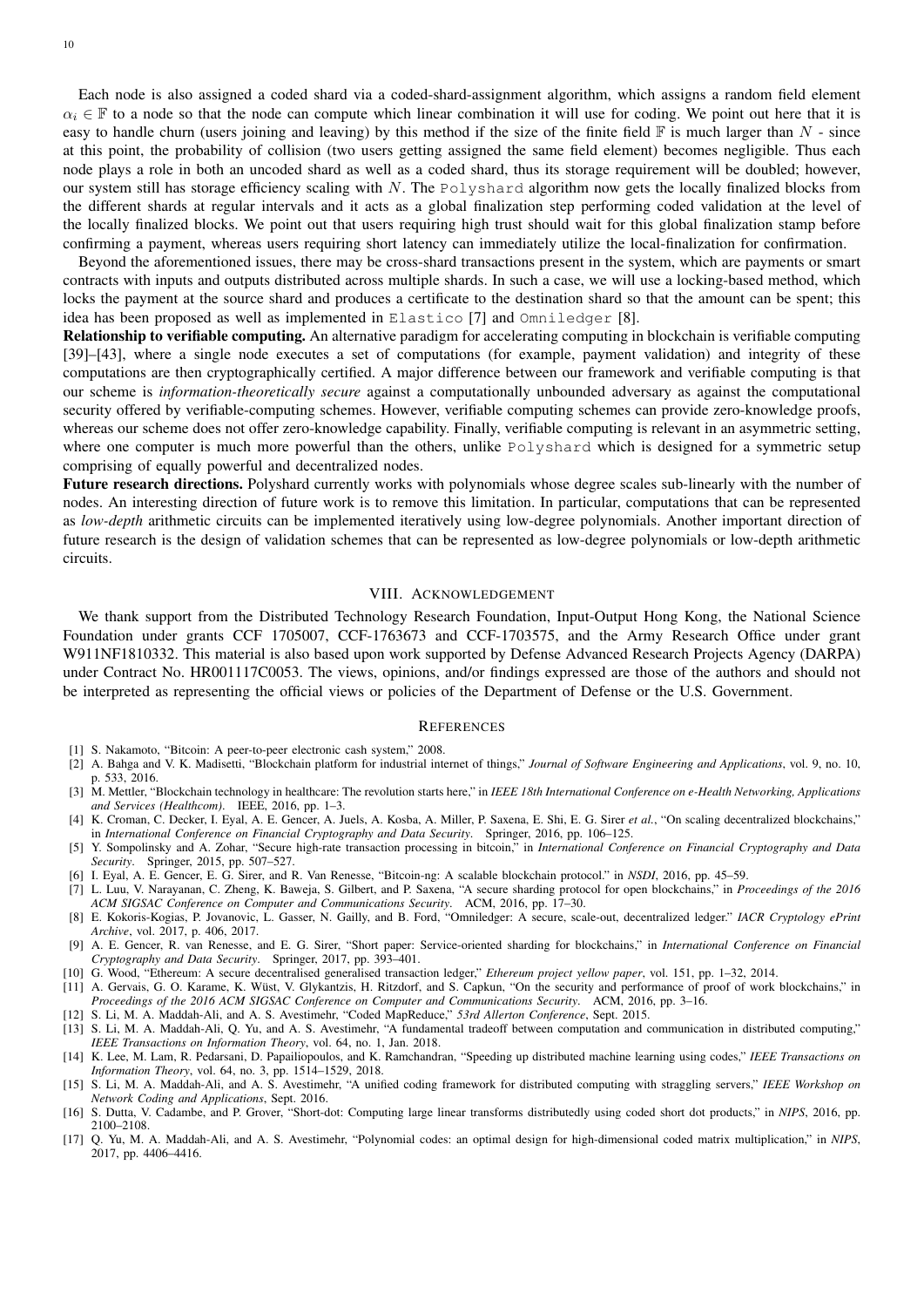- [18] C. Karakus, Y. Sun, S. Diggavi, and W. Yin, "Straggler mitigation in distributed optimization through data encoding," in *NIPS*, 2017, pp. 5440–5448.
- [19] R. Tandon, Q. Lei, A. G. Dimakis, and N. Karampatziakis, "Gradient coding: Avoiding stragglers in distributed learning," in *Proceedings of the 34th International Conference on Machine Learning*, Aug. 2017, pp. 3368–3376.
- [20] Q. Yu, N. Raviv, J. So, and A. S. Avestimehr, "Lagrange coded computing: Optimal design for resiliency, security and privacy," *e-print arXiv:1806.00939*, 2018.
- [21] Y. Gao and H. Nobuhara, "A proof of stake sharding protocol for scalable blockchains," *Proceedings of the Asia-Pacific Advanced Network*, vol. 44, pp. 13–16, 2017.
- [22] M. Zamani, M. Movahedi, and M. Raykova, "Rapidchain: A fast blockchain protocol via full sharding," *Cryptology ePrint Archive*, https://eprint.iacr. org/2018/460.pdf.
- [23] S. Bano, M. Al-Bassam, and G. Danezis, "The road to scalable blockchain designs," *USENIX; login: magazine*, 2017.
- [24] Z. Ren and Z. Erkin, "A scale-out blockchain for value transfer with spontaneous sharding," *e-print arXiv:1801.02531*, 2018.
- [25] H. Yoo, J. Yim, and S. Kim, "The blockchain for domain based static sharding," in *2018 17th IEEE International Conference On Trust, Security And Privacy In Computing And Communications/12th IEEE International Conference On Big Data Science And Engineering (TrustCom/BigDataSE)*. IEEE, 2018, pp. 1689–1692.
- [26] S. Cai, N. Yang, and Z. Ming, "A decentralized sharding service network framework with scalability," in *International Conference on Web Services*. Springer, 2018, pp. 151–165.
- [27] A. Chauhan, O. P. Malviya, M. Verma, and T. S. Mor, "Blockchain and scalability," in *2018 IEEE International Conference on Software Quality, Reliability and Security Companion (QRS-C)*. IEEE, 2018, pp. 122–128.
- [28] M. H. Manshaei, M. Jadliwala, A. Maiti, and M. Fooladgar, "A game-theoretic analysis of shard-based permissionless blockchains," *e-print arXiv:1809.07307*, 2018.
- [29] "Ethereum sharding FAQs," https://github.com/ethereum/wiki/wiki/Sharding-FAQs.
- [30] A. E. Gencer, R. van Renesse, and E. G. Sirer, "Service-oriented sharding with aspen," *e-print arXiv:1611.06816*, 2016.
- [31] M. Al-Bassam, A. Sonnino, S. Bano, D. Hrycyszyn, and G. Danezis, "Chainspace: A sharded smart contracts platform," *e-print arXiv:1708.03778*, 2017.
- [32] S. Forestier, "Blockclique: scaling blockchains through transaction sharding in a multithreaded block graph," *arXiv preprint arXiv:1803.09029*, 2018.
- [33] Z. teacm. "The zilliga technical whitepaper."
- [34] E. Syta, P. Jovanovic, E. K. Kogias, N. Gailly, L. Gasser, I. Khoffi, M. J. Fischer, and B. Ford, "Scalable bias-resistant distributed randomness," in *IEEE Symposium on Security and Privacy (SP)*. IEEE, 2017, pp. 444–460.
- [35] Y. M. Zou, "Representing boolean functions using polynomials: more can offer less," in *International Symposium on Neural Networks*. Springer, 2011, pp. 290–296.
- [36] A. G. Dimakis, K. Ramchandran, Y. Wu, and C. Suh, "A survey on network codes for distributed storage," *Proceedings of the IEEE*, vol. 99, no. 3, pp. 476–489, 2011.
- [37] K. V. Rashmi, N. B. Shah, and P. V. Kumar, "Optimal exact-regenerating codes for distributed storage at the msr and mbr points via a product-matrix construction," *IEEE Transactions on Information Theory*, vol. 57, no. 8, pp. 5227–5239, 2011.
- [38] R. Roth, *Introduction to coding theory*. Cambridge University Press, 2006.
- [39] R. Gennaro, C. Gentry, and B. Parno, "Non-interactive verifiable computing: Outsourcing computation to untrusted workers," in *Annual Cryptology Conference*. Springer, 2010, pp. 465–482.
- [40] N. Bitansky, R. Canetti, A. Chiesa, and E. Tromer, "From extractable collision resistance to succinct non-interactive arguments of knowledge, and back again," in *Proceedings of the 3rd Innovations in Theoretical Computer Science Conference*. ACM, 2012, pp. 326–349.
- [41] B. Parno, J. Howell, C. Gentry, and M. Raykova, "Pinocchio: Nearly practical verifiable computation," *Communications of the ACM*, vol. 59, no. 2, pp. 103–112, 2016.
- [42] E. Ben-Sasson, A. Chiesa, E. Tromer, and M. Virza, "Succinct non-interactive zero knowledge for a von neumann architecture." in *USENIX Security Symposium*, 2014, pp. 781–796.
- [43] E. Ben-Sasson, I. Bentov, Y. Horesh, and M. Riabzev, "Scalable, transparent, and post-quantum secure computational integrity," *Cryptol. ePrint Arch., Tech. Rep*, vol. 46, p. 2018, 2018.

#### APPENDIX A

## FIELD EXTENSION FOR GENERAL BOOLEAN FUNCTIONS

For general blockchain systems that verify incoming blocks based on the most recent  $P$  verified blocks, (e.g., a payment system that keeps records of clients' account balances and updates the records every  $P$  sets of transactions), we can generally model each incoming block  $X_k(t)$ , and each verified block  $Y_k(j)$  as a binary bit stream of length T, and the verification function  $f^t: \{0,1\}^{T(P+1)} \to \{0,1\}$  as a Boolean function that indicates whether  $X_k(t)$  is valid or not.

Using the construction of [35, Theorem 2], we can represent any arbitrary Boolean function  $f: \{0,1\}^n \to \{0,1\}$  whose inputs are *n* binary variables as a multivariate polynomial p of degree n as follows. For each vector  $a = (a_1, \ldots, a_n) \in \{0, 1\}^n$ , we define  $h_a = z_1 z_2 \cdots z_n$ , where  $z_i = x_i$  if  $a_i = 1$ , and  $z_i = y_i$  if  $a_i = 0$ . Next, we partition  $\{0,1\}^n$  into two disjoint subsets  $S_0$  and  $S_1$  as follows.

$$
S_0 = \{ \mathbf{a} \in \{0,1\}^n : f(\mathbf{a}) = 0 \},\tag{13}
$$

$$
S_1 = \{ \mathbf{a} \in \{0,1\}^n : f(\mathbf{a}) = 1 \}. \tag{14}
$$

The polynomial  $p$  is then constructed as

$$
f(x_1, \ldots, x_n) = p(x_1, \ldots, x_n, y_1, \ldots, y_n) = \sum_{\mathbf{a} \in S_1} h_{\mathbf{a}} = 1 + \sum_{\mathbf{a} \in S_0} h_{\mathbf{a}},
$$
(15)

where  $y_i = x_i + 1$ .

We note that this model applies to verifying the digital signatures in the incoming blocks, where the verification does not depend on past blocks, i.e.,  $P = 0$ . Utilizing the above technique, we can transfer the required non-polynomial computations like inversions and hash functions over some large prime field into polynomial evaluations.

For Boolean verification polynomials over binary field as in (15), the PolyShard data encoding (9) does not directly apply since it requires the underlying field size  $\mathbb{F}$  to be at least the network size N. To use PolyShard in this case, we can